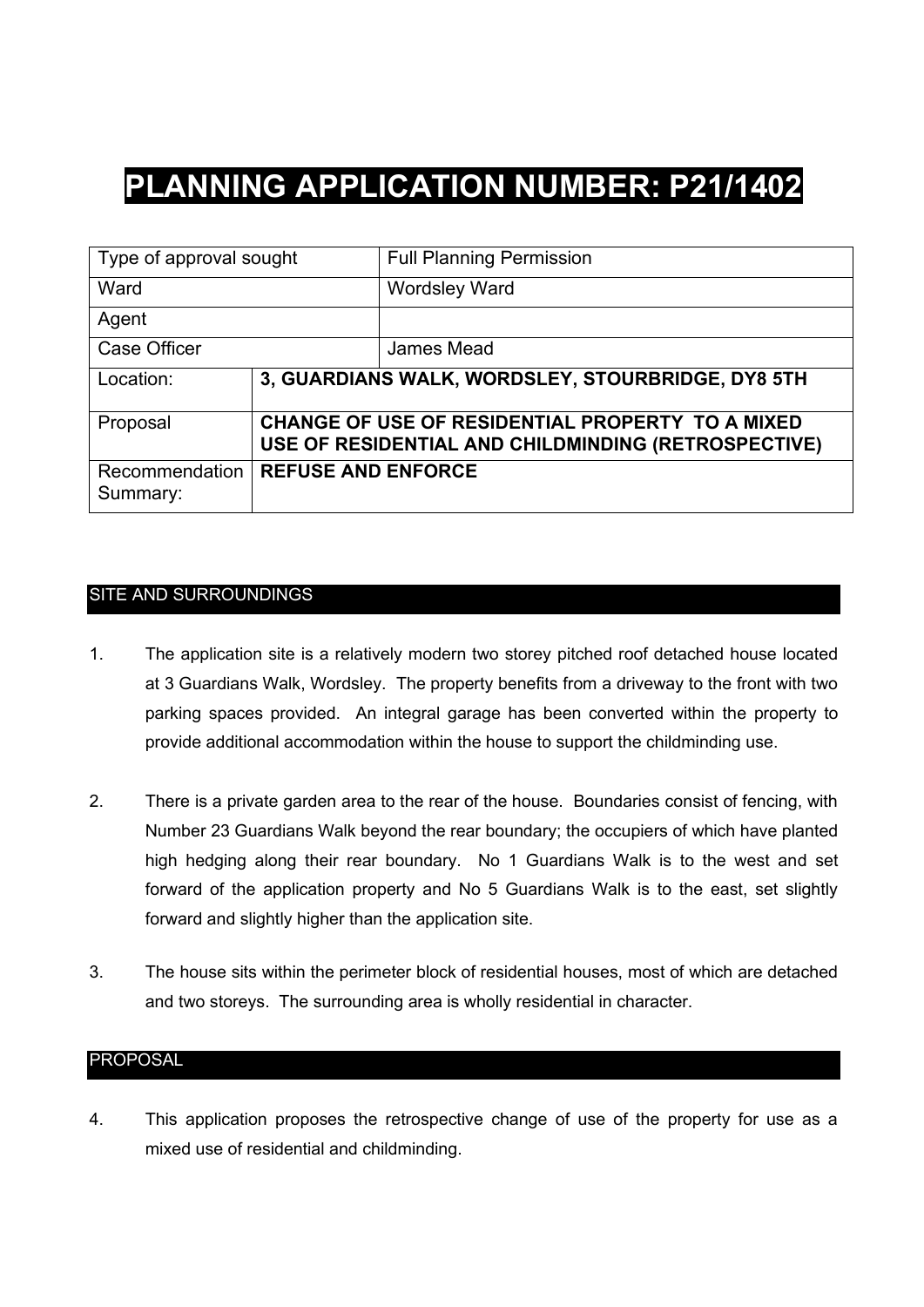5. Childminding takes place Monday to Friday between the hours of 7.30am and 5.30pm, with up to 10 children being looked after by 3 members of staff (the applicant and two assistants working in one day). One on site car parking space is available for staff parking. There is an informal arrangement in place with a neighbour for additional parking.

#### **HISTORY**

6. There is no relevant planning history associated with this site.

### PUBLIC CONSULTATION

- 7. Letters of notification were sent to the occupiers of six surrounding residential properties. The deadline for comments was 24<sup>th</sup> October 2021.
- 8. Two letters of objection have been received from the occupiers of nearby residential properties, objecting to the application on the following grounds
	- Noise from children playing in the garden all day, prevents working from home and normal enjoyment of our home.
	- Significant increases in traffic at drop off and pick up times. Causing obstruction to existing residents.
	- Residents affected by commercial activity of a business in a exclusively residential area.
	- Covanants restrict all properties to residential use only.
	- This would set a precedent if approved.
- 9. Councillor Kerry Lewis has requested the application be determined by Planning Committee stating *"The implications this will have on jobs will be detrimental and not forgetting the children who attend this setting who are in a stable environment"*
- 10. Councillor Miller supports the proposal, stating "*I support this application it does not cause any problems. The parents come, drop or collect children and are gone within minutes. The biggest problem on this estate is the amount of delivery drivers driving fast, parking over drives, roads being blocked"*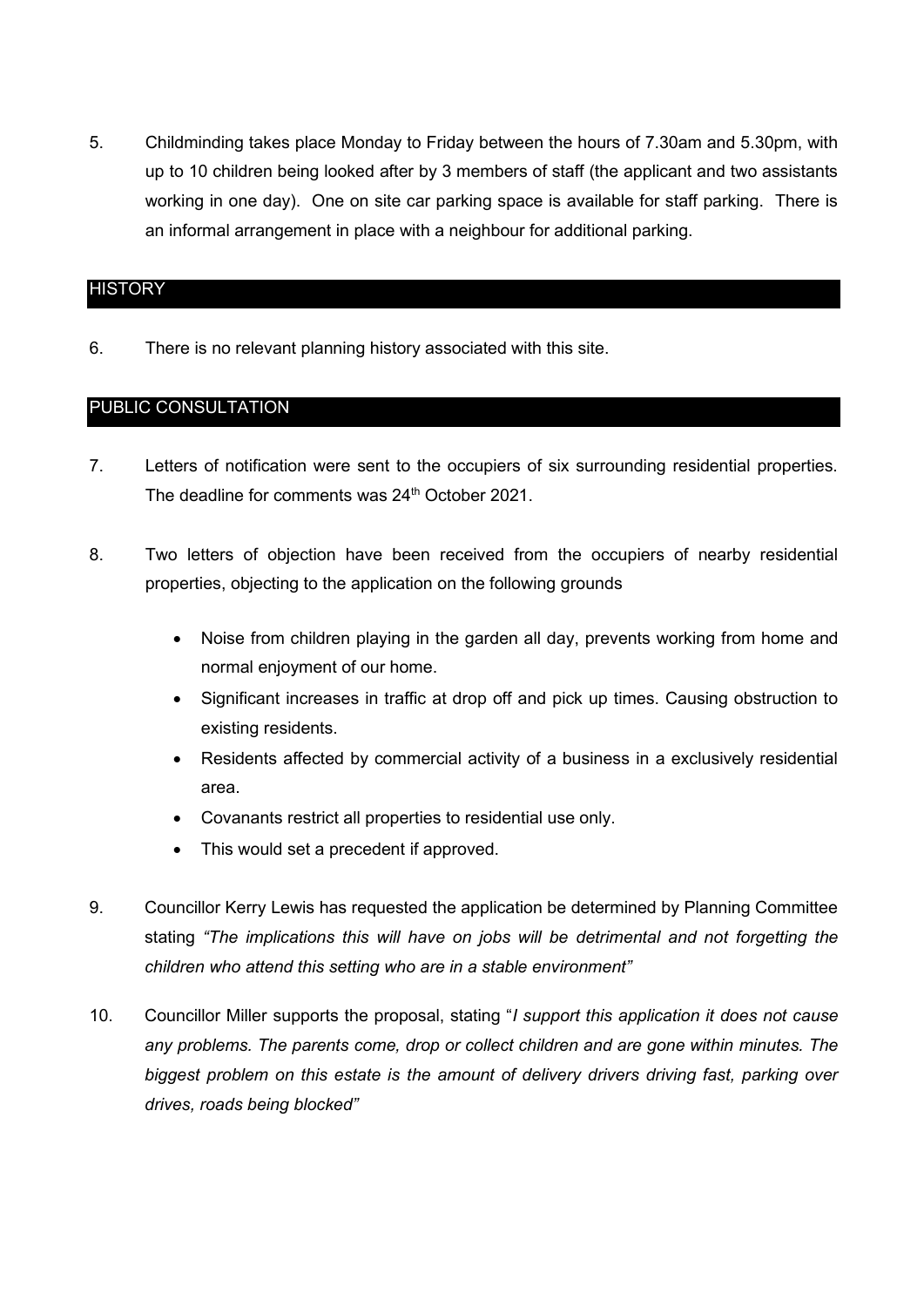- 11. In addition, two letters in support of the application have been received from a local resident and one member of staff. These are summarised as follows.
	- We have no concern, the use is considered, well intentioned and does not affect the use of property.
	- We have no concerns over noise levels
	- There are no parking issues
	- It does not affect property values
	- There is no excessive traffic
	- This is a vital service to the community
	- Children of frontline workers are cared for
	- Set as 'Good' by Ofsted

## OTHER CONSULTATION

- 12. Head of Planning and Development (Highway Engineer): Fundamental concern due to the lack of parking.
- 13. Head of Environmental Safety and Health:

It is noted that the rear garden of the application property is in relatively close proximity to several other gardens. There is potential for behavioural noise from children using the garden to adversely affect other residents in the immediate area. Recommended a 12 month temporary consent.

## RELEVANT PLANNING POLICY

#### 14. National Planning Guidance

- National Planning Policy Framework (2021)
- Technical Guidance to the National Planning Policy Framework (2012)
- Planning Practice Guidance (2014)
- Community Infrastructure Levy Regulations (as amended) (2014)
- 15. Black Country Core Strategy (2011)
	- CSP2 Development outside the Growth Network
	- TRAN2 Managing Transport Impacts of New Development
	- ENV2 Historic Character and Local Distinctiveness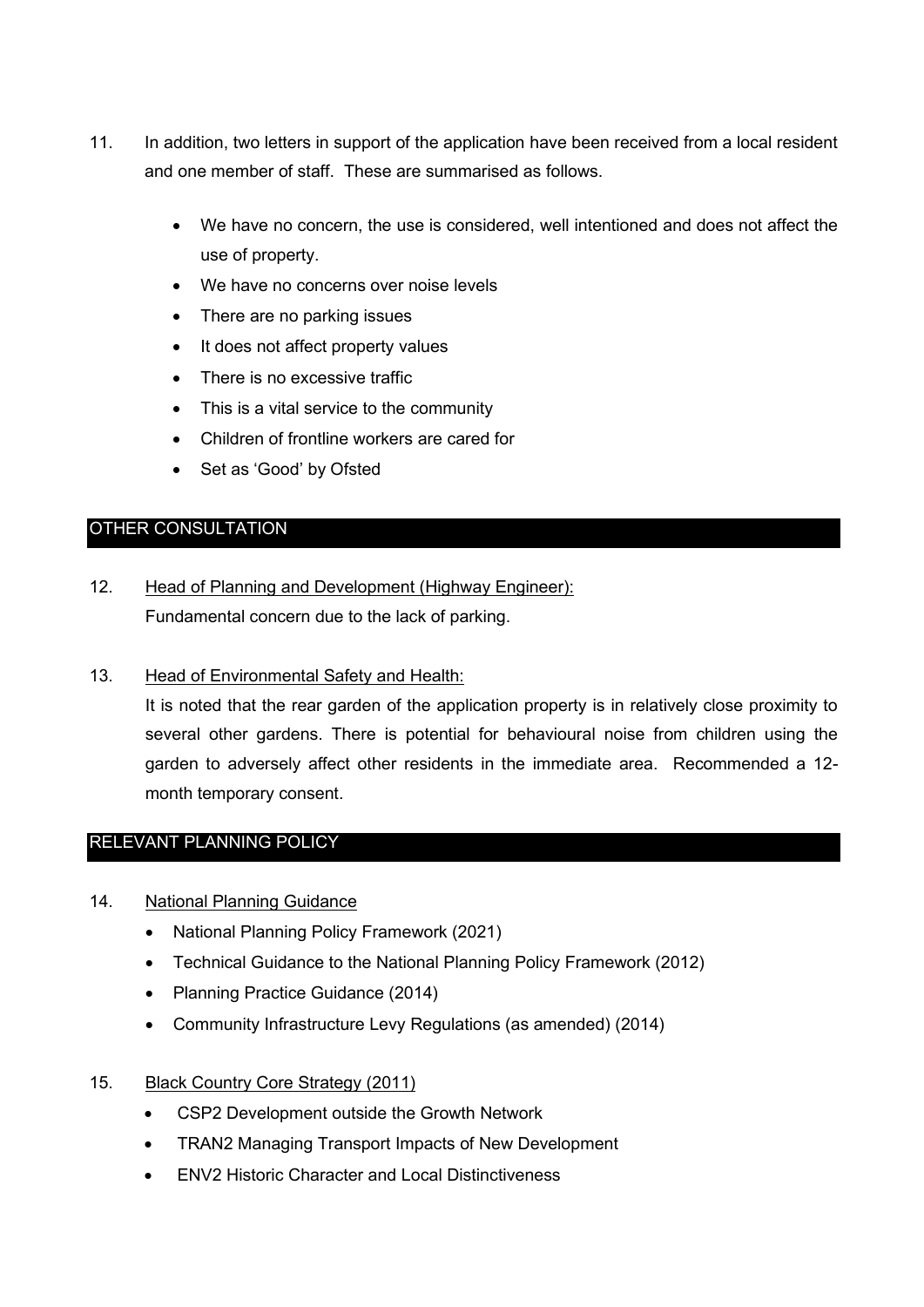### 16. Dudley Borough Development Strategy (2017)

- S1 Presumption in favour of Sustainable Development
- S17 Access & Impact of Development on the Transport Network
- D2 Incompatible Land Uses
- D5 Noise Pollution
- 17. Supplementary Planning Guidance/Documents
	- Parking Standards Supplementary Planning Document (2017)

### ASSESSMENT

- 18. The main issues are
	- Working from Home
	- Policy
	- Neighbour Amenity Noise
	- Parking and Highway Safety.
	- Need

#### Working from Home

- 19. The Government guidelines encourage people to work from home as long as this does not cause unacceptable harm to the amenity of the area or more importantly immediate neighbours. The key test is whether the overall character of the house will materially change as a result of the business.
- 20. As a general rule operating a childminding business form your home does not require planning permission so long as no more than 6 children are being cared for by one childminder in line with Ofstead regulations. However, when there is a need to employ assistants to look after a higher number of children, there is a requirement to seek planning permission as this is considered to materially change the character of the house. This is because the home would no longer be primarily used as a private residence; there would be marked rise in traffic and people calling at the house; it involves business activities unusual in a residential area and could cause disturbance and create other forms of nuisance such as noise and smells to neighbouring occupiers.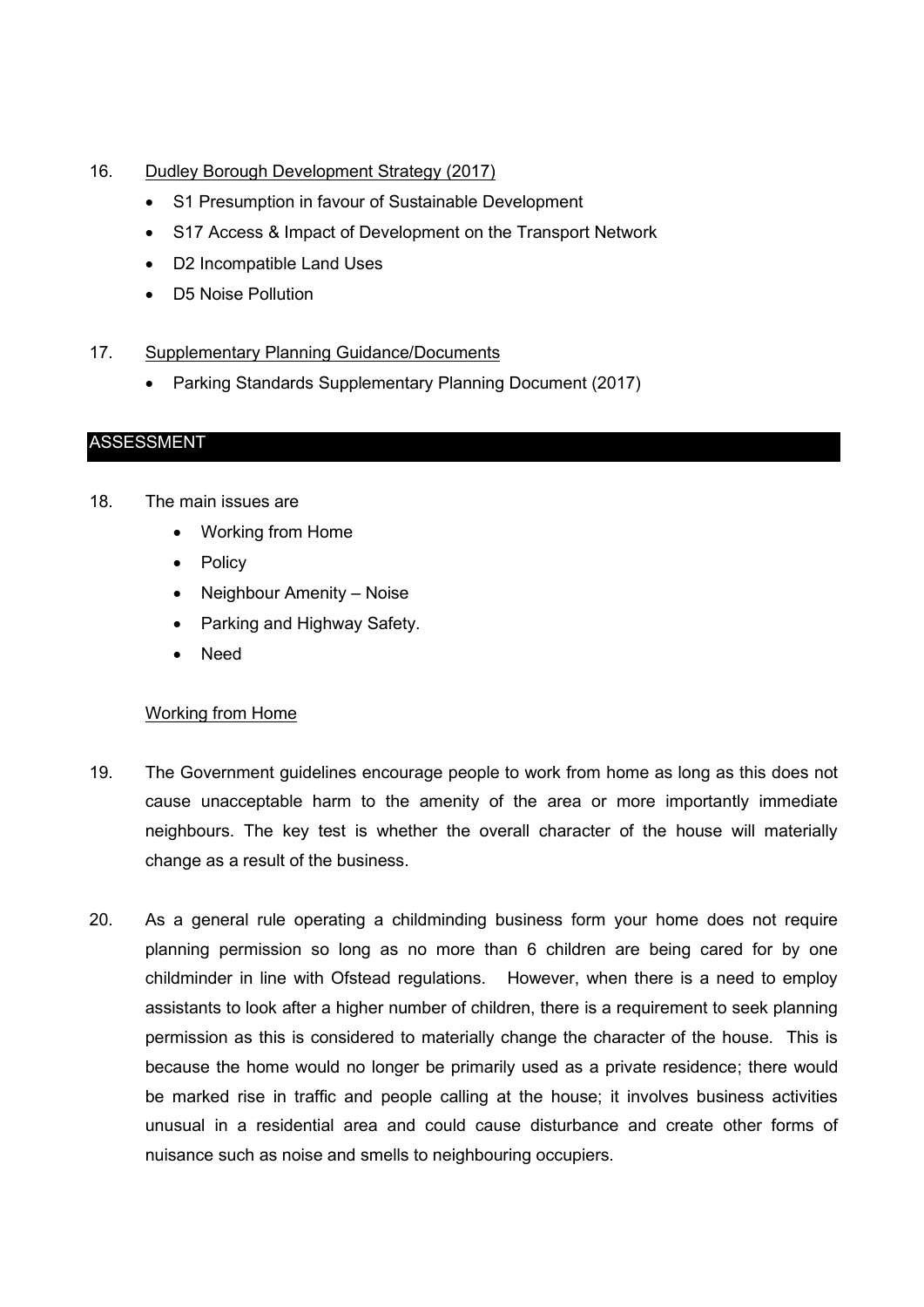**Policy** 

- 21. Dudley Borough Development Strategy Policies D2 and D5 considered relevant from an amenity point of view.
- 22. Policy D2 Incompatible Land Uses, for example states *"Development will not be permitted if it is incompatible, in terms of its environmental impact, with the surrounding uses.*

*"This will particularly be as a result of the amenity of the occupiers of existing and proposed buildings and the users of the public realm at or near to the site potentially being subject to undue harm as a result of development, especially by virtue of noise and disturbance, light and air pollution, and odours and fumes. This especially relates to the amenity of the occupiers of dwellings".*

23. Policy D5 - Noise Pollution, takes a similar stance stating that proposals which are noise generating and which have an impact on amenity will not be supported.

#### Neighbour Amenity – Noise

- 24. While, the above policy does not preclude such uses in residential areas, providing there is no harm to the living conditions of nearby residents. In general, larger more commercial operation should be located in areas of mixed commercial development and should not cause demonstrable harm to the occupiers of nearby dwellings.
- 25. In this instance, the Environmental Safety and Health Team note that the rear garden of the application property is in relatively close proximity to several other gardens and there is potential for behavioural noise from children using the garden to adversely affect other residents in the immediate area. While timing of the use of the garden could be controlled via a condition or as suggested a temporary consent given, some local residents refer to the noise from children playing being unduly loud and disruptive and audible both in their gardens and their houses. The noise arising from upto 10 children playing in what is a relatively small outdoor area is likely to cause undue noise and disturbance to nearby occupiers.
- 26. In addition, noise and disturbance would also be generated by the comings and goings of additional vehicles and people to the property. This includes from the banging of car doors, revving of engines and general noise from parents and children entering and leaving the property. These activities take place in relatively close proximity to nearby houses and are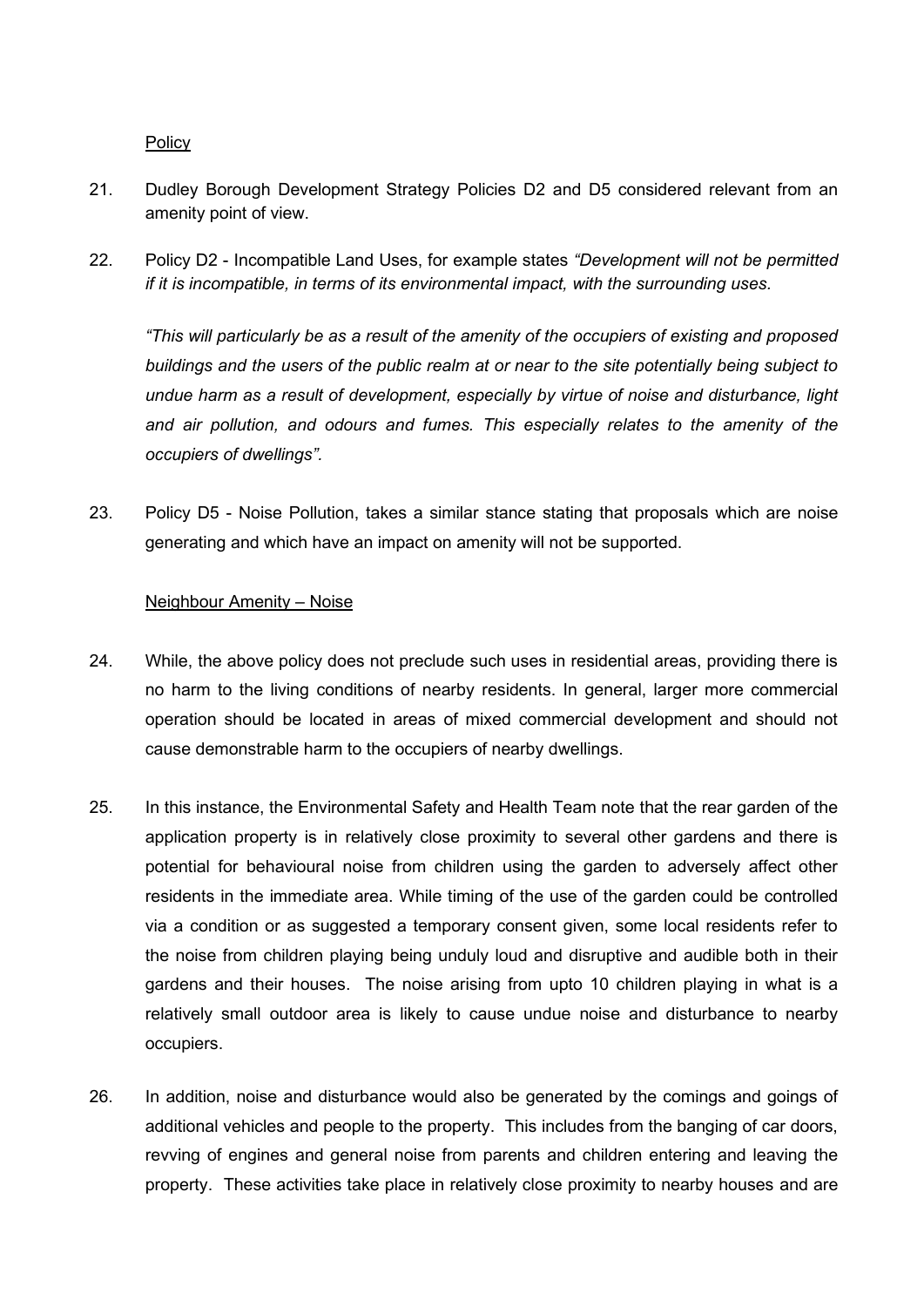likely to be noisy and intrusive, particularly early in the morning at drop off times when background noise would generally be diminished.

27. It is therefore considered that the proposal would be harmful to the living conditions of nearby occupiers with particular reference to noise and disturbance and would be sufficient in this instance to warrant refusal of the application. The proposal would be contrary to polices D2 and D5 of the Dudley Borough Development Strategy and guidance contained within the NPPF (2021).

#### Parking and Highway Safety

- 28. As outlined within policies TRAN2 of the Black Country Core Strategy and Policy S17 of the Dudley Borough Development Strategy there is a requirement to ensure that development proposals do not result in significant transport implications. In support of these policies, the Parking Standards SPD recognises the need to provide the *"right amount of parking provision in the right place and to the right size".* In doing so paragraph 3.2 outlines that *"Developments that suggest likely on-street parking which would create or exacerbate issues of highway safety will not be supported."*
- 29. The property is indicated to be a four-bedroom dwelling that at the time of construction required 3 off-street parking spaces. It is evident from photos of the site that the property has removed the integral garage and reduced the parking capacity at the house. The applicant has stated that staff or customers may also park on a neighbouring driveway by agreement with the resident. Such an agreement cannot be supported as part of the business operation as this may be taken away at any point by the neighbour and cannot be controlled through a planning condition. In any event the applicant states that her own car will be parked on the drive, with one space available for a member of staff, leaving no off street parking for parents to drop off or pick up.
- 30. Some children could be from the local area and walked to the site, and there is a possibility that customers may have more than one child attending the site with a potential for liked tripes. Nevertheless, some people will arrive by car and have no option to park on the road outside the house. The proposal has the potential to lead to considerable increase in the number of vehicles seeking to park on Guardians Walk and could compromise the free flow of traffic.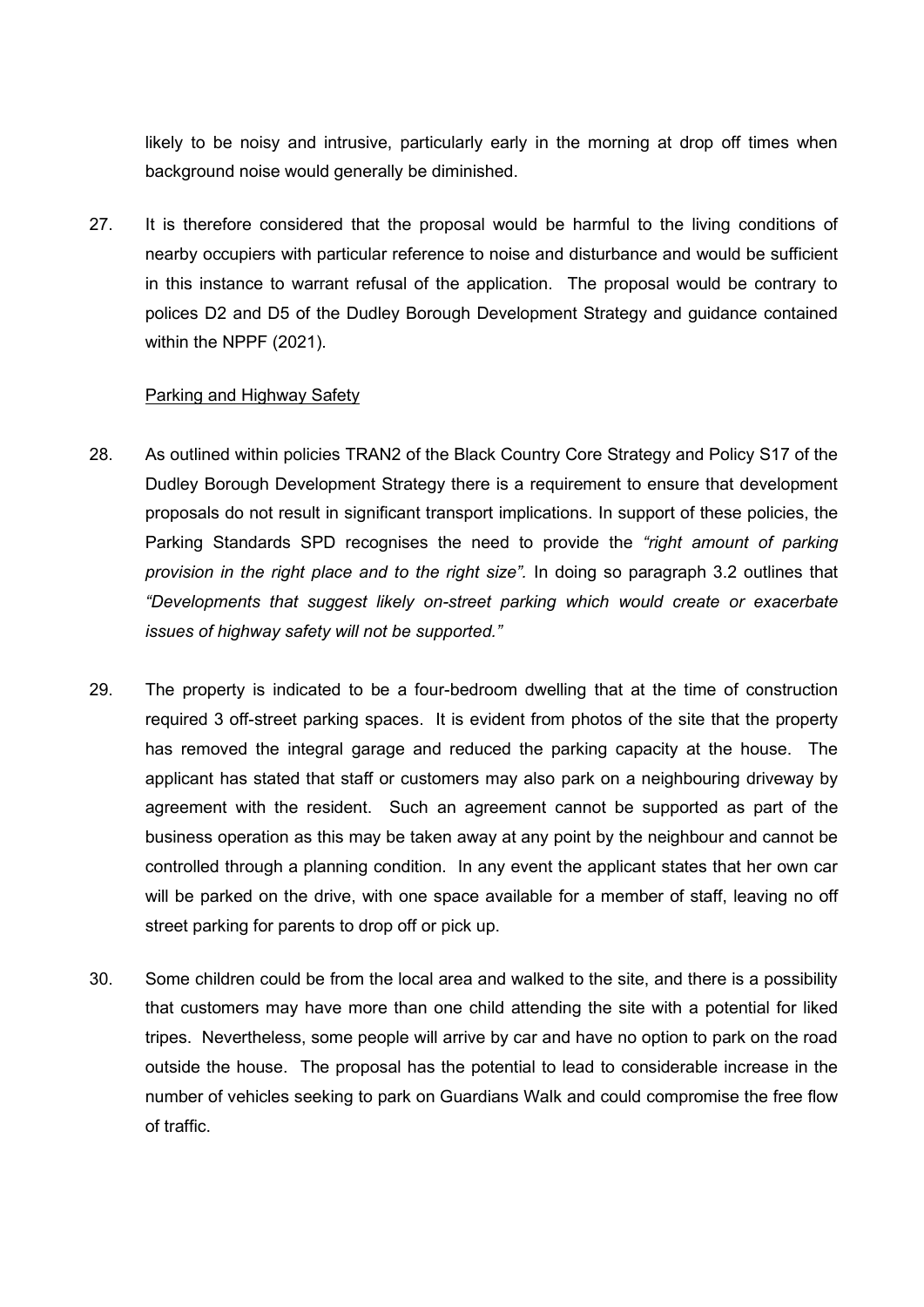31. The proposed change of use to permit childminding at the property will therefore increase the observed parking problems on this road, creating a potential obstruction and highway safety emergency access issue. As such the development has the potential to have a detrimental impact on highway safety, which is contrary to Black Country Core Policy TRAN2 - Managing Transport Impacts of New Development, and Dudley Borough Development Strategy. Policies S17 - Access & Impact of Development on the Transport Network and guidance contained within the National Planning Policy Framework (2021).

#### **CONCLUSION**

32. The proposed development is considered to harmful to amenity of adjoining neighbours by way of noise and disturbance. In addition, there would be an unacceptable impact on highway safety. Consideration has been given to policies within the Black Country Core Strategy (2013) and the Dudley Borough Development Strategy (2017).

### RECOMMENDATION

It is recommended that the application be REFUSED and enforcement action authorised.

#### Conditions and/or reasons:

- 1. The intensification of the childminding use in close proximity to adjoining residential premises would have a significantly detrimental impact on neighbour amenity by way of noise and general disturbance associated with the operation. The proposed developed is there considered to be contrary to Policies D2 (Incompatible Land Uses) and D5 (Noise Pollution) of the Dudley Borough Development Strategy 2017 and guidance contained within the National Planning Policy Framework 2021.
- 2. The proposed development would not provide a sufficient level of parking and would displace vehicles onto the highway resulting in the increased risk to highway safety, as well as interfering with the free flow of traffic on the highway and unacceptable traffic congestion or inconvenience to other users of the highway. As such the proposed development is contrary to Black Country Core Policy TRAN2 - Managing Transport Impacts of New Development, and Dudley Borough Development Strategy Policy S17 - Access & Impact of Development on the Transport Network; the provisions of the Car Parking Standards SPD (2017) and guidance contained within the National Planning Policy Framework (2021).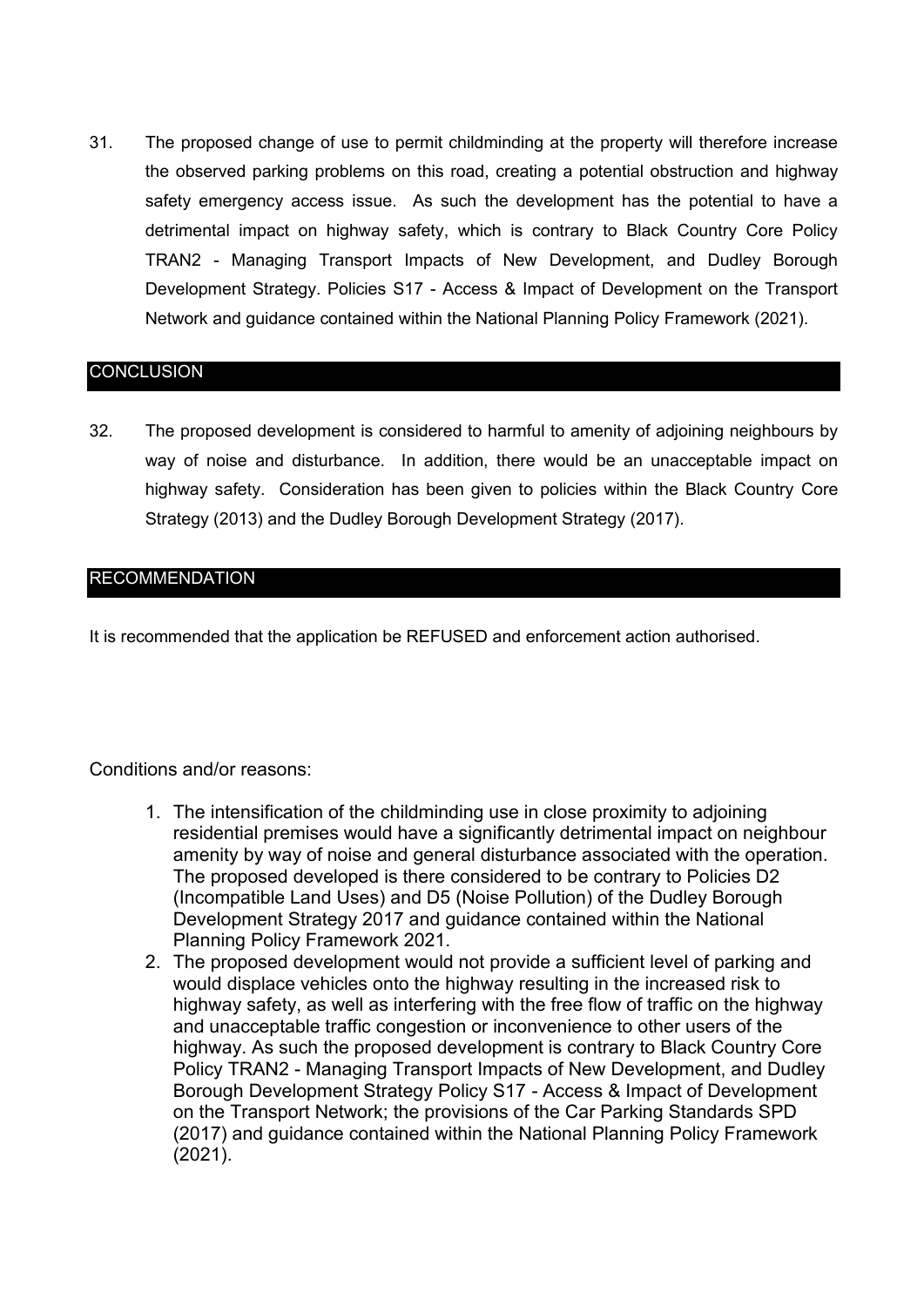

ł,

Location Plan (1:1250)